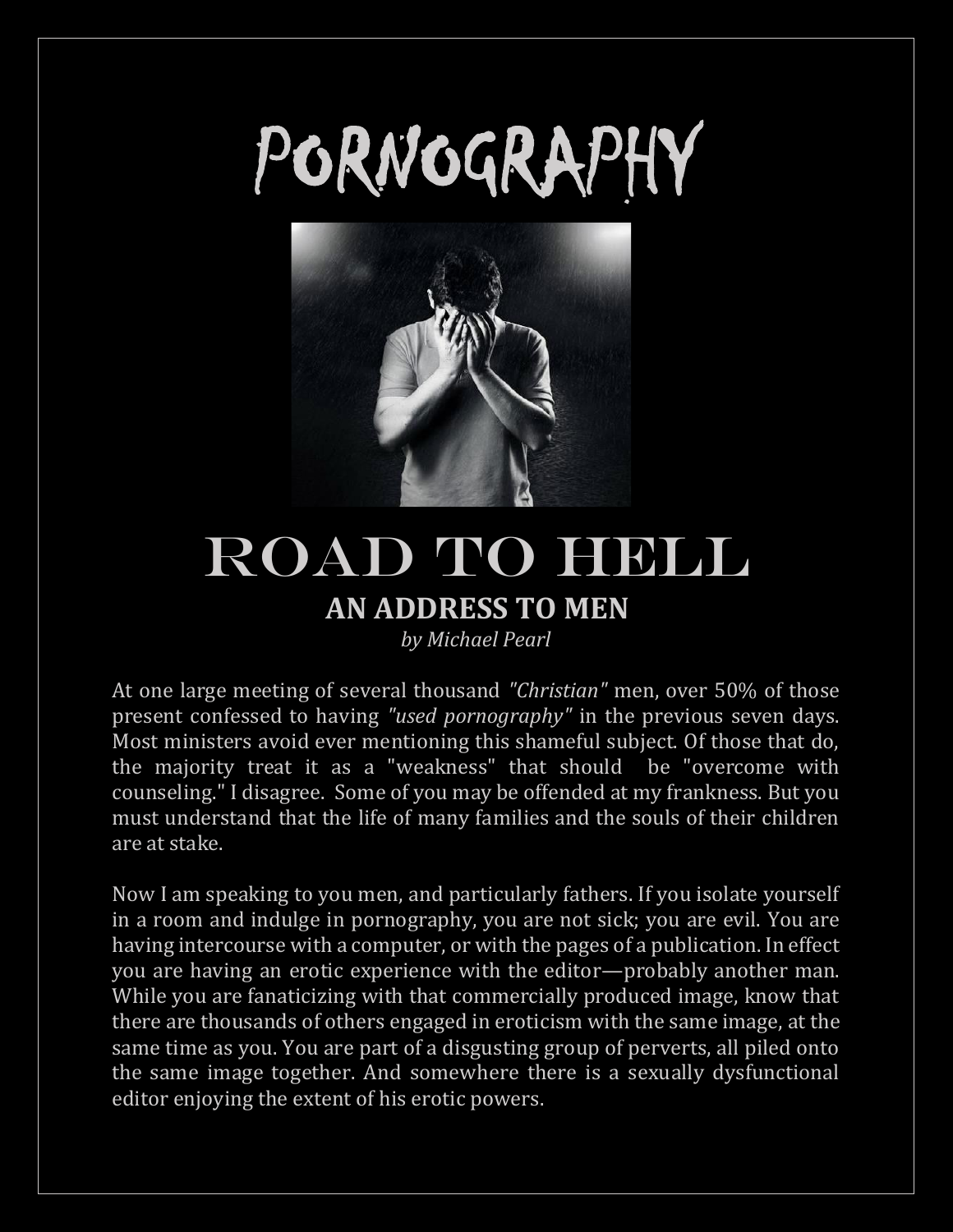You are not oversexed. You are not even sexed. You are alone. At best you are copulating with yourself. Don't tell me that you are getting yourself primed for a conclusion with your wife. It is the priming that draws you back again and again, not the conclusion. You are a pervert. A real man is bigger than his member. He is big enough to say no to his passions. A man whose passions are stimulated to the point of being all consuming is not a man of greater prowess. He is a man whose soul has shrunk until his little member is the strongest thing left. God created us with sexual drive, but he also gave us a steering wheel and a brake to direct and control our drives. If you can't control yours, it is not a statement of the strength of your drive, but of the weakness of your soul. You are wasting away to the level of an alley cat. Adam fell, but you are falling even further. You are plunging your soul into eternal destruction, moving as far away from God as you can get. You are lost and helpless by choice. You do not deserve sympathy or understanding; you deserve condemnation and scorn. You are not a victim; you are a perpetrator. You justify your addiction by pointing to the many who have fallen as you have, but you are condemned by the many who have not fallen, and by the many who were once where you are but have since repented and been restored to normalcy.

While you justify yourself, your own conscience condemns you. You sneak around like a thief as you lie and deceive. Your whole life is dedicated to the dragon. Your body is being consumed as your soul is being digested. You are having communion with the devil – bowing in worship of the flesh. You are a disciple of evil. You have chosen to be part of a group that defiles their own flesh...

## *Philip. 3:19 ...whose glory is in their shame, who mind earthly things.*

Very few ever return from the pit into which you are sinking. You have taken the downhill slide into Hell, and there is absolutely nothing to stop you except your willingness to apply the brakes. The problem is that you are more addicted today than you were one year ago, and you will continue to fade into the shadows of debauchery until you are one with the evil on which you feed. You are on the road of no return and every day you are less likely to reverse your course.

The lust you have created is never satisfied. It is an itch with no scratch, only more itch. Pornographic satisfaction is like the pot of gold at the end of the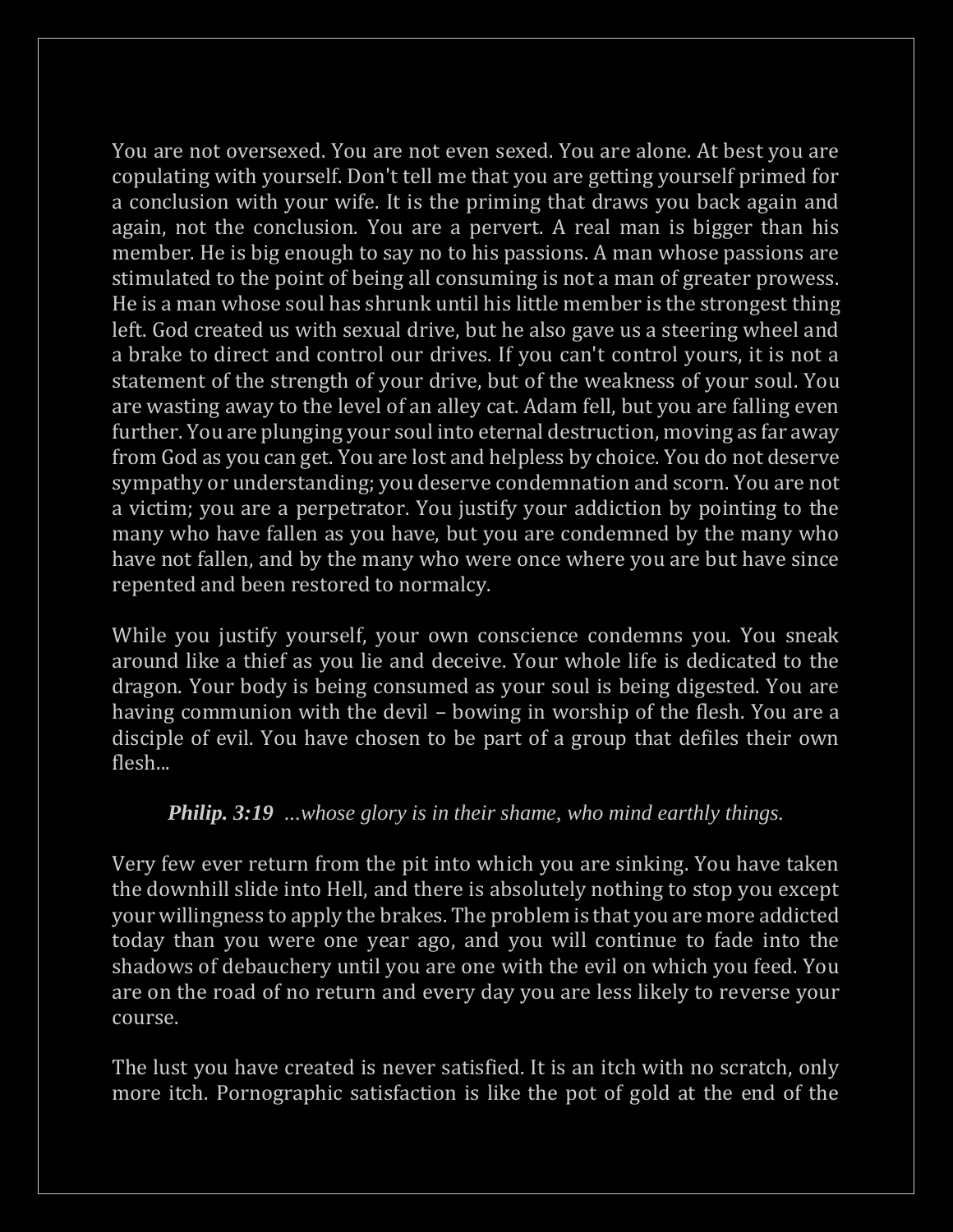rainbow – always just out of reach. The lust of pornography draws a man ever deeper into the dark tunnel of promise until he discovers he has missed life and love. Pornography destroys your ability to "make love," and replaces it with the cunning wit to use and abuse. There comes a point when any attempt at a normal relationship is nothing more than assisted masturbation. Your world grows ever smaller until you are alone with your semen. You stink of self. You do not deserve a woman.

You have nothing to be proud of. You are not a bull. You are a dog. There are millions just like you. Most are not as hypocritical as you are. Some of them hang around bars, nightspots, and porno shops; but take note, you feed on the same diet. Your soul is a receptacle of the same putrefaction. You may yet join them, sharing not only the same books and videos, but also the same dirty motel rooms with their indigenous occupants.

*Proverbs 9:17-18 Stolen waters are sweet, and bread eaten in secret is pleasant. But he knoweth not that the dead are there; and that her guests are in the depths of hell.* 

So your wife is frigid? Don't tell me that pornography is a substitute for a good woman. I was not homeschooled and protected. I am fifty-four years old. I preach in state prisons every week and have done so since I was eighteen. I have ministered in coffeehouses and rescue missions and on the street since I was sixteen. You might convince yourself that you are forced to your actions by an unresponsive wife, but I don't buy it. I have known of porno-freaks that got married to good women, but found that they liked to be alone better than sharing. We have talked to women who are willing and ready, but their husbands prefer their own company. Pornography and a wife are not alternate ways to fulfill the same drive. The drive for a wife is a natural drive, whereas the drive for pornography is a cultivated, perverted passion that has nothing to do with love and marriage. If a pornographer were to marry a porno queen, he would quickly become dissatisfied with her and crawl back in his little hole, alone with his imaginations and the images created by an industry that makes its money not by satisfying its customers, but by keeping them dissatisfied and hungry for the artificial. Your secret world is revolting to real men who know how to love one woman and dedicate the rest of their energies to creative living.

But the most destructive thing about your sin is the effect in has on your children. We live in a spirit world of both righteous and fallen angels. We are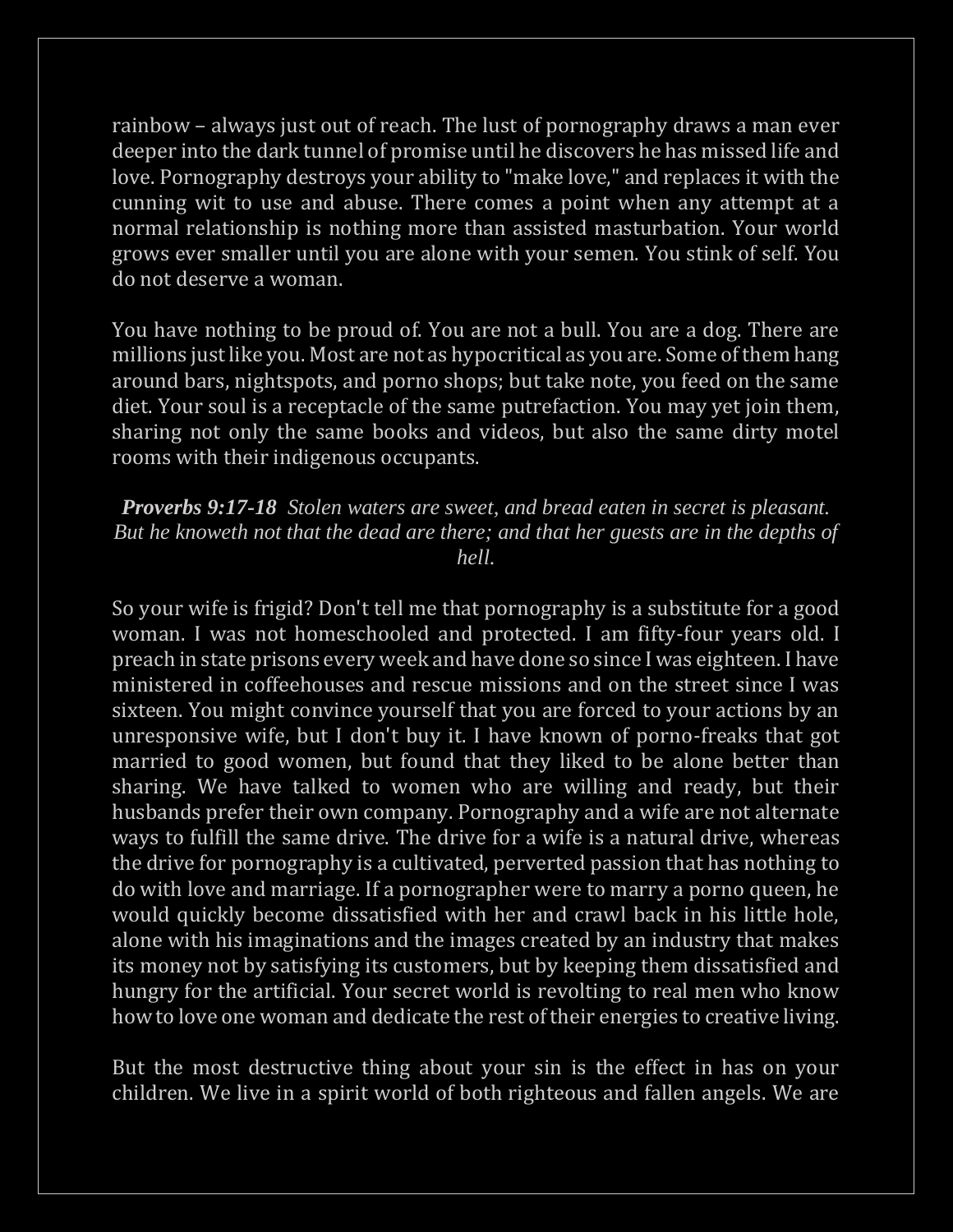surrounded by evil spirits seeking the moral destruction of every human soul. The children of godly parents are protected from unclean spirits by being under their moral umbrella. But when a father gives his mind over to wicked lusts, he removes the hedge of protection around his family and invites impure devils into his home. Wishing them away will avail nothing. Any prayers you pray for their safety are negated the moment you open the pages of a pornographic book or glare at an electronic image. When you tune in to electronic pornography you have established a two-way link with the spiritual underworld. When you lie in bed at night and conjure up wicked images, the devils won't stop with your mind; they will gleefully rush into the bedrooms of your children and assault their little souls and bodies. Evil thoughts will come to their minds – thoughts you have been thinking that are telegraphed to them by the devils. Your defenseless children will be taken captive, and you are the one that threw the gate open to the enemy.

If sodomy is sin, pornography is its "significant other." If the Bible be true when it says that those who commit fornication (Greek *porniah*, the root of our English word *pornography*) *"shall not inherit the kingdom of God" (Galatians 5:19-21),* then the future of any and all pornography users is the suffering of eternal damnation. And in Ephesians 5:6, again speaking of fornication (*porniah/*pornography), he says, *"Let no man deceive you with vain words: for because of these things cometh the wrath of God upon the children of disobedience."* If you think you can indulge in pornography and still be a Christian, you are blindly hoping against the clear statements of Scripture. Disciples of Christ read their Bibles, not the dirty books of Sodomites and lesbians. Every time you retreat into your world of lust, you shut the door in God's face. You are dangling your soul and the souls of your children over the fires of eternal damnation.

I have not been as hard on you as God will be in the day of judgment. You have only one hope, and that is to repent toward God. I did not tell you to repent of your sin of pornography, because as an unregenerate man you will not find the power to forsake your first love. You must repent toward God. This you can do while still in the slavery of your sin. To repent toward God is to prefer God and his righteousness above everything else. It is to desire his holiness in your life – to hate the sin that binds you. Make no mistake. The man that repents toward God is a desperate man, a man that longs for the holiness God will bring into his life. The man that repents toward God will experience restless nights and skipped meals in his search for God. A man that repents toward God will find